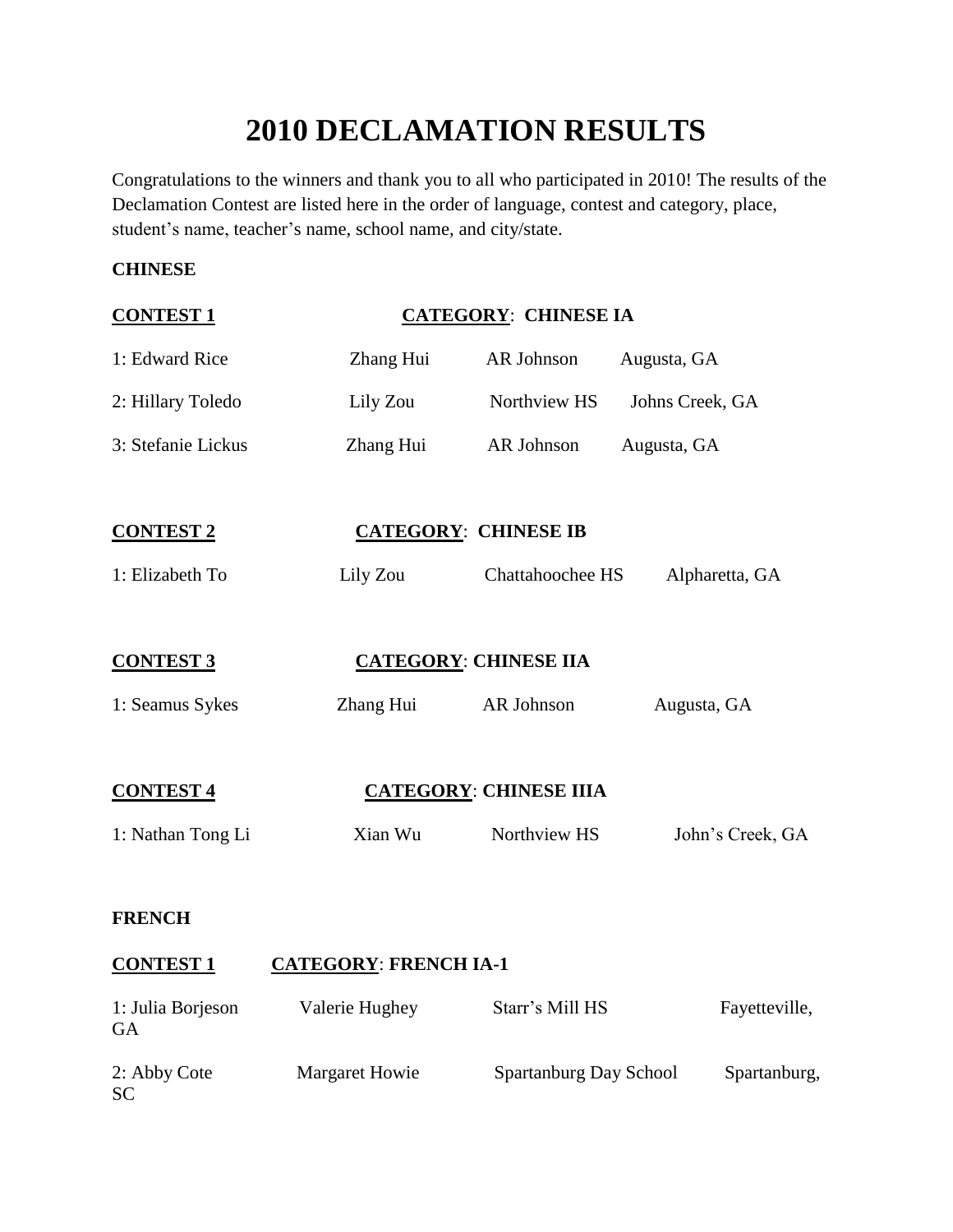| 3: Jose Leon<br><b>GA</b>            | <b>Kathy Porto</b>             | McIntosh HS                 | Peachtree City, |
|--------------------------------------|--------------------------------|-----------------------------|-----------------|
| <b>CONTEST 2</b>                     | <b>CATEGORY: FRENCH IB-1</b>   |                             |                 |
| 1: Mary Ellen Grosskopf<br><b>SC</b> | Jeanne McCoy                   | St. Joseph's Catholic       | Greenville,     |
| 2: David Quiles                      | Marie-Claude Chaney            | AR Johnson                  | Augusta, GA     |
| <b>CONTEST 3</b>                     | <b>CATEGORY: FRENCH IIIA-3</b> |                             |                 |
| 1: Ryland Sundby                     | <b>Wendy Stephens</b>          | <b>Spring Valley HS</b>     | Columbia, SC    |
| 2: Demitria Dial<br><b>GA</b>        | <b>Christiane Brackett</b>     | <b>Fayette County HS</b>    | Fayetteville,   |
| 3: Sarah Rhu                         | Helene Robinson                | SC Governor's School        | Greenville, SC  |
| <b>CONTEST 4</b>                     | <b>CATEGORY: FRENCH IVA-2</b>  |                             |                 |
| 1: Travis Richardson<br><b>GA</b>    | Marie Scott                    | Starr's Mill HS             | Fayetteville,   |
| 2: Katie Kessinger                   | <b>Terry Meredith</b>          | <b>Aquinas HS</b>           | Augusta, GA     |
| 3: Maya Bradford<br>SC               | Helene Robinson                | SC Governor's School        | Greenville,     |
|                                      |                                |                             |                 |
| <b>CONTEST 1</b>                     | <b>CATEGORY: FRENCH IA-2</b>   |                             |                 |
| 1: Mouni Amrous<br><b>GA</b>         | <b>Christiane Brackett</b>     | <b>Fayette County HS</b>    | Fayetteville,   |
| 2: Cassie Fenton<br><b>GA</b>        | Marie Scott                    | Starr's Mill HS             | Fayetteville,   |
| 3: Arianne McKelvey<br><b>SC</b>     | Catherine Miller               | <b>James Island Charter</b> | Charleston,     |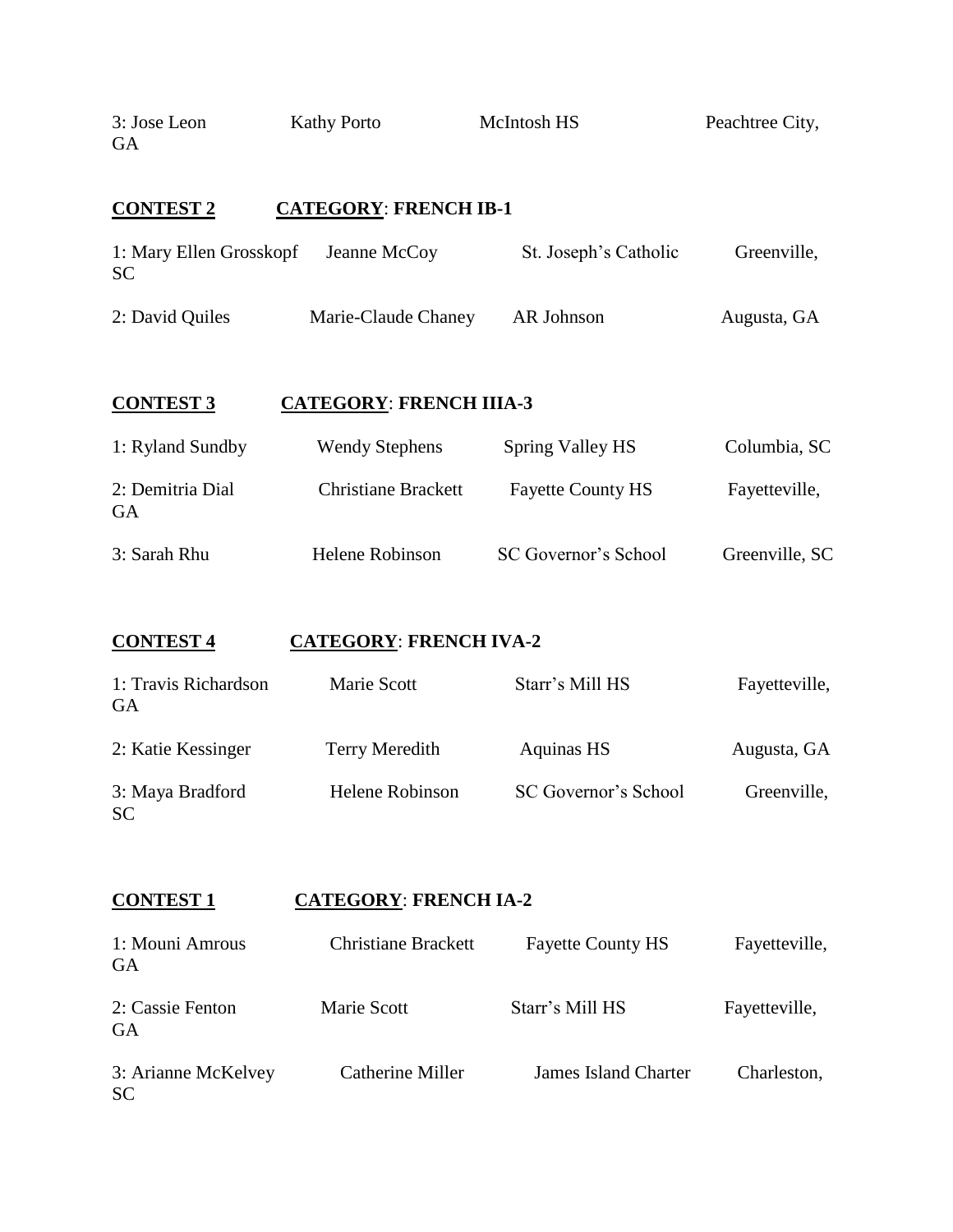# **CONTEST 2 CATEGORY**: **FRENCH IIA-3**

| 1: Kelly Blackmon<br>GA      | Marie Scott           | Starr's Mill HS             | Fayetteville, |
|------------------------------|-----------------------|-----------------------------|---------------|
| 2: Tabitha Odom              | Marie-Claude Chaney   | AR Johnson                  | Augusta, GA   |
| 3: Miller Hiers<br><b>SC</b> | <b>Connie Magelby</b> | <b>James Island Charter</b> | Charleston,   |

| <b>CONTEST 3</b> | <b>CATEGORY: FRENCH IIIB-2</b> |
|------------------|--------------------------------|
|                  |                                |

| 1: Biola Brinson<br>City, GA         | <b>Kathy Porto</b>     | McIntosh HS          | Peachtree   |
|--------------------------------------|------------------------|----------------------|-------------|
| 2: Stacie Louis-Jacques<br><b>SC</b> | <b>Helene Robinson</b> | SC Governor's School | Greenville, |
| 3: William Grosskopf<br><b>SC</b>    | Jennifer Cook          | JL Mann Academy      | Greenville, |

# **CONTEST 4 CATEGORY**: **FRENCH IVA-3**

| 1: Molly Cook<br>City, GA                        | <b>Kathy Porto</b>  | McIntosh HS              | Peachtree   |
|--------------------------------------------------|---------------------|--------------------------|-------------|
| 2: Omar Uribe-Martinez<br>HS<br>Fayetteville, GA | Christiane Brackett | <b>Fayette County</b>    |             |
| 3: Joseph Kennedy<br><b>SC</b>                   | Jillian Tarkany     | <b>Bishop England HS</b> | Charleston, |

# **CONTEST 1 CATEGORY**: **FRENCH IA-3**

| 1: Marguerite Murrell | Terry Lein | McIntosh HS | Peachtree |
|-----------------------|------------|-------------|-----------|
| City, GA              |            |             |           |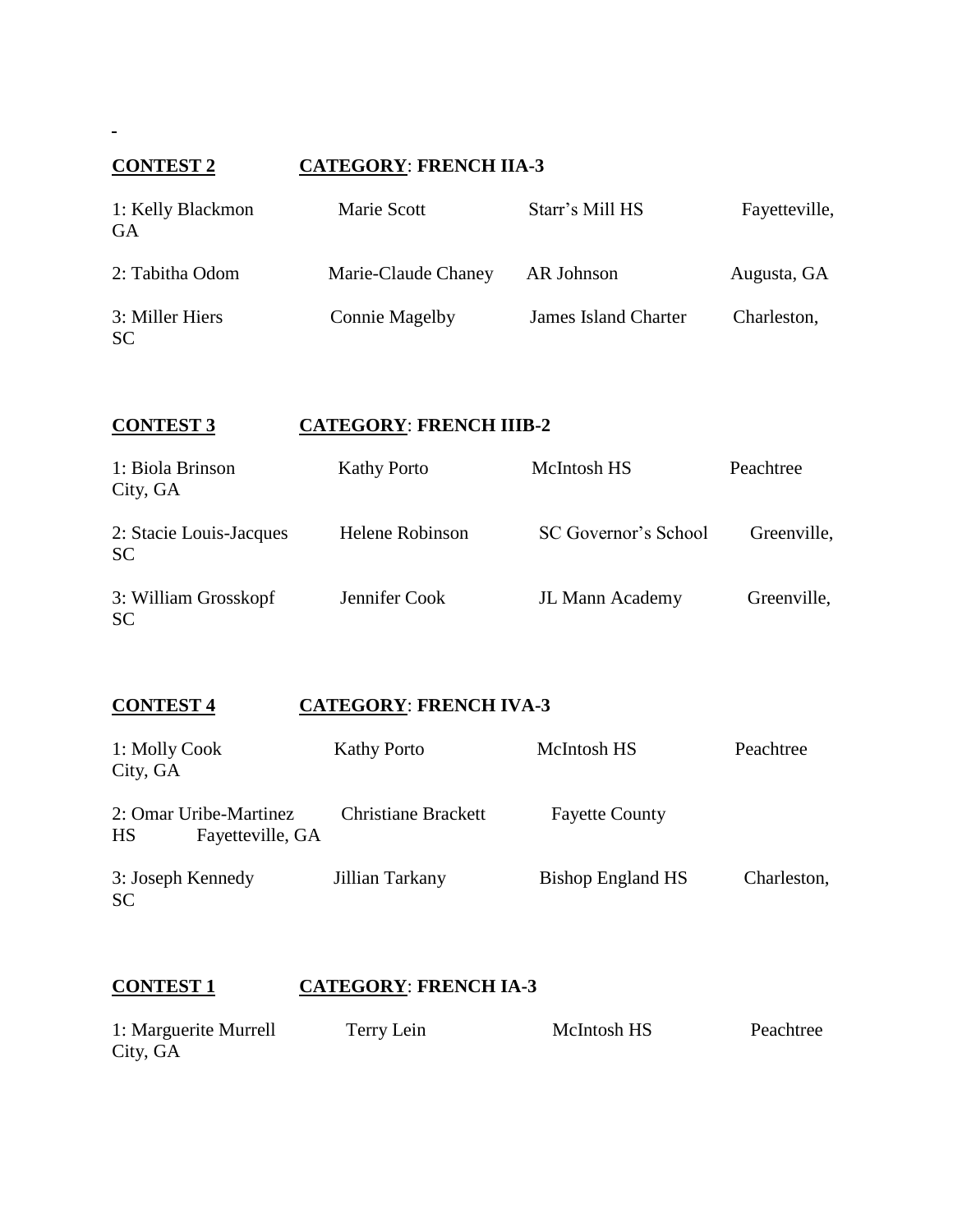| 2: Olivia McCall | Jenny McGrady         | <b>Christ Church</b> |           |
|------------------|-----------------------|----------------------|-----------|
| Episcopal        | Greenville, SC        |                      |           |
|                  |                       |                      |           |
| 3: Imani Hanley  | <b>Wendy Stephens</b> | Spring Valley HS     | Columbia, |
| <b>SC</b>        |                       |                      |           |
|                  |                       |                      |           |

### **CONTEST 2 CATEGORY**: **FRENCH IIIA-2**

| 1: Shangrila Parvin<br><b>GA</b> | Iliana Bleau         | Whitewater HS               | Fayetteville, |
|----------------------------------|----------------------|-----------------------------|---------------|
| 2: Emma Gibson<br><b>SC</b>      | <b>Tanner Tucker</b> | <b>James Island Charter</b> | Charleston,   |
| 3: Brittany Lopetrone            | Phyllis Pittman      | Blythewood                  |               |
| Blythewood, SC<br>HS             |                      |                             |               |

# **CONTEST 3 CATEGORY**: **FRENCH IIIB-1**

| 1: Megan Le Corre |                  | Valerie Hughey | Starr's Mill |
|-------------------|------------------|----------------|--------------|
| HS                | Fayetteville, GA |                |              |

### **CONTEST 4 CATEGORY**: **FRENCH IVA-4**

| 1: Noah Liebman<br><b>SC</b>                 | Carmen Brannon       | DW Daniel HS | Central, |
|----------------------------------------------|----------------------|--------------|----------|
| 2: Justin Durden<br>HS<br>Hephzibah, GA      | Debra Welch          | Hephzibah    |          |
| 3: Breena Nolan<br>Charleston, SC<br>Charter | <b>Tanner Tucker</b> | James Island |          |

#### **CONTEST 1 CATEGORY**: **FRENCH IIA-2**

÷.

| 1: Mary Therese Thomas |             | Terry Meredith | Aquinas |
|------------------------|-------------|----------------|---------|
| HS                     | Augusta, GA |                |         |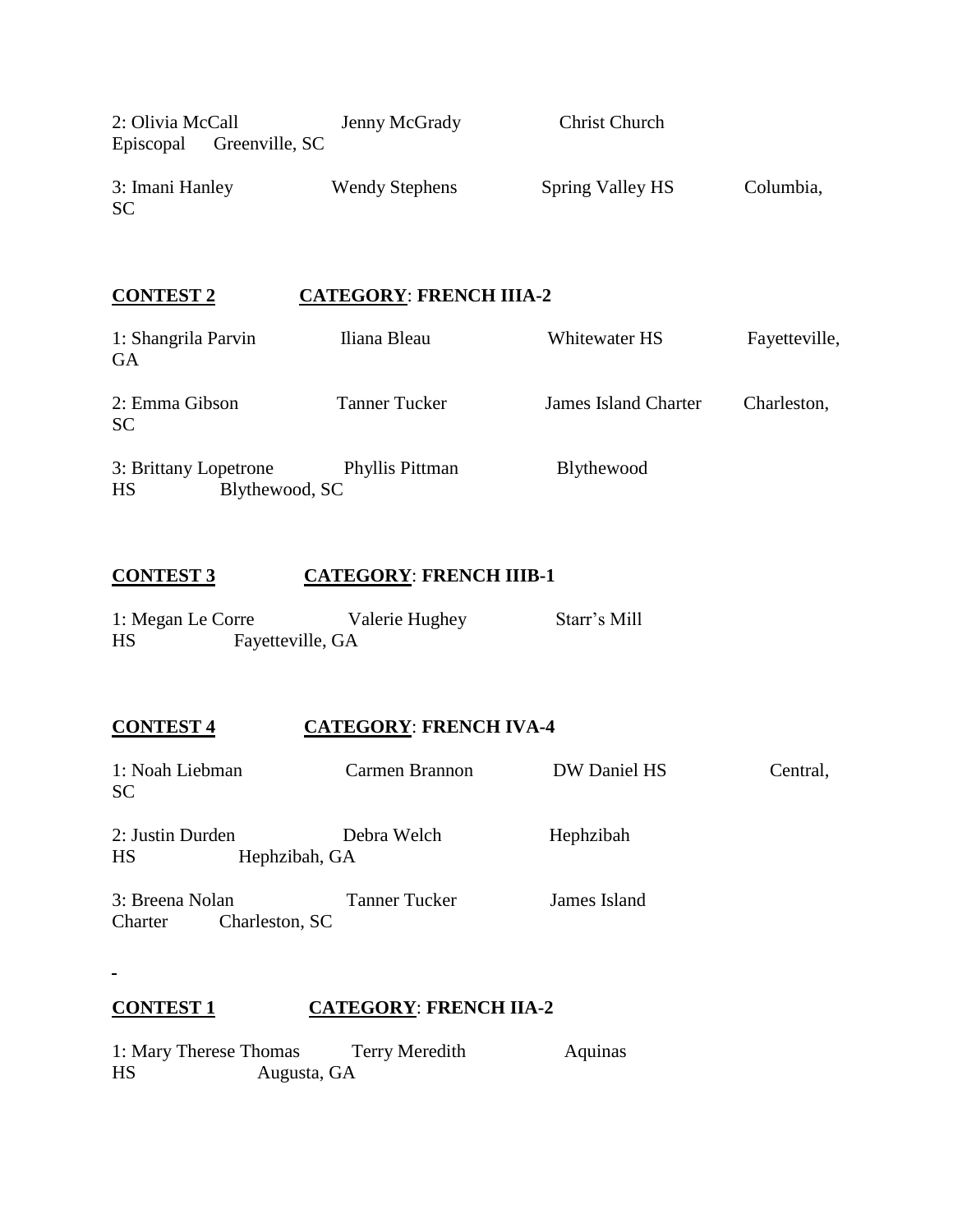| 2: Monish Firasta<br>City, GA | <b>Susan Boutier</b> | McIntosh HS    | Peachtree |
|-------------------------------|----------------------|----------------|-----------|
| 3: Valerie Isons<br>GA        | Stephane Allagnon    | Sandy Creek HS | Tyrone,   |

### **CONTEST 2 CATEGORY**: **FRENCH IIA-4**

| 1: Erin McCord      |                  | Marie Scott              | Starr's Mill  |
|---------------------|------------------|--------------------------|---------------|
| HS                  | Fayetteville, GA |                          |               |
| 2: Grace Odell      |                  | Helene Robinson          | SC Governor's |
| School              | Greenville, SC   |                          |               |
| 3: Alexander Rogers |                  | <b>Chantal Rousselin</b> | James Island  |
| Charter             | Charleston, SC   |                          |               |

### **CONTEST 3 CATEGORY**: **FRENCH IIB-1**

| 1: Kyle Schober | Mary Anne Wall | Eastside |
|-----------------|----------------|----------|
| HS              | Taylors, SC    |          |

#### **CONTEST 4 CATEGORY**: **FRENCH IIIA-4**

| 1: Tatiana Dib<br>HS    | Columbia, SC   | <b>Wendy Stephens</b> | <b>Spring Valley</b> |
|-------------------------|----------------|-----------------------|----------------------|
| 2: Kaili Tsao<br>School | Greenville, SC | Helene Robinson       | SC Governor's        |
| 3: Rhiannon Raggi<br>HS | Central, SC    | Carmen Brannon        | DW Daniel            |

#### **CONTEST 1 CATEGORY**: **FRENCH IIA-1**

1: Sarah Cooke Helene Robinson SC Governor's School Greenville, SC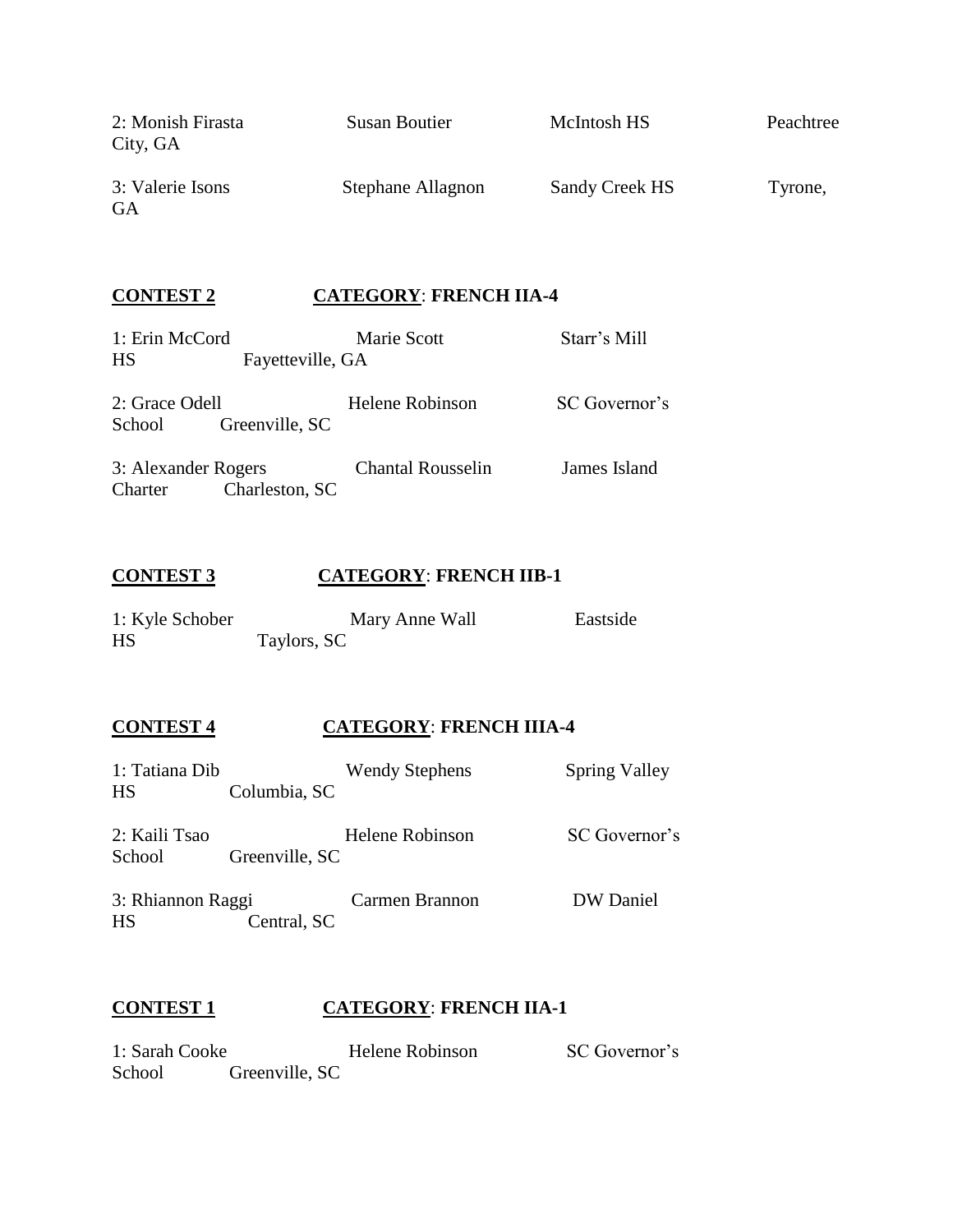2: Eden Shwartz Chantal Rousselin James Island Charter Charleston, SC

3: Gabriela Loya Susan Boutier McIntosh HS Peachtree City, GA

#### **CONTEST 2 CATEGORY**: **FRENCH IIIA-1**

1: Genevieve Aucoin Valerie White Northview HS Johns Creek, GA

2: Kassidi Corbette Tanner Tucker James Island Charter Charleston, SC

3: Kiana Beasley Kathy Porto McIntosh HS Peachtree City, GA

#### **CONTEST 3 CATEGORY**: **FRENCH IVA-1**

| 1: Joel Dalton Corbin<br>HS | Cumming, GA      | Caryn Craft   | South Forsyth |
|-----------------------------|------------------|---------------|---------------|
| 2: Hazel Davis<br>HS        | Fayetteville, GA | Marie Scott   | Starr's Mill  |
| 3: Jack Dempsey             |                  | Jennifer Cook | JL Mann       |

Academy Greenville, SC

#### **CONTEST 4 CATEGORY**: **FRENCH IVB-1**

1: Melissa Issa-Boube Margaret Topp Fayette County HS Fayetteville, GA 2: Sarah Dunn Jennifer Cook JL Mann Academy Greenville, SC

3: Bernadette Wersinger Jeanne McCoy St. Joseph's Catholic Greenville, SC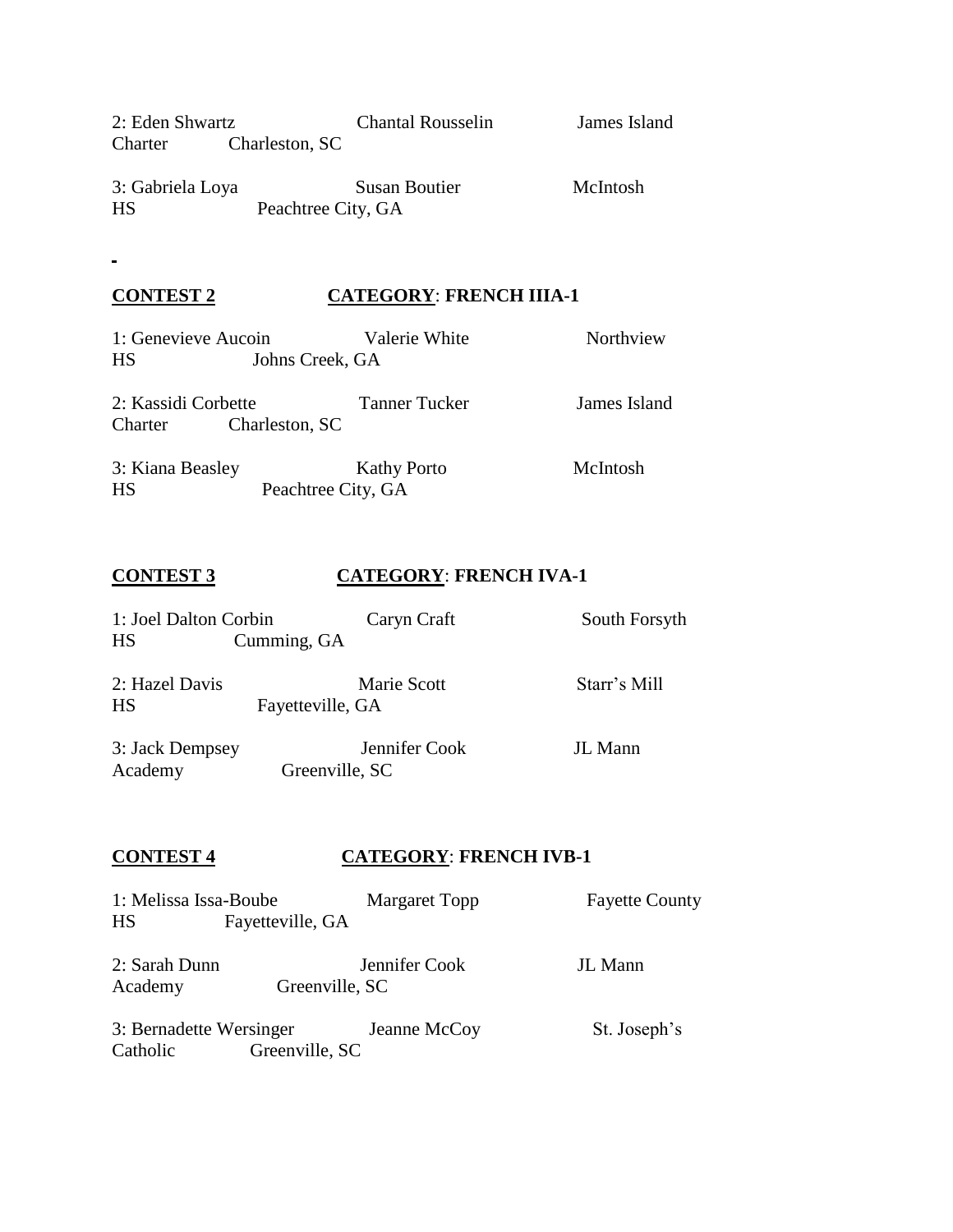#### **GERMAN**

# **CONTEST 1 CATEGORY**: **GERMAN IA-1** 1: David Medley Astrid Gusselberger James Island Charter Charleston, SC 2: Joshua Baxley Amanda Thompson Starr's Mill HS Fayetteville, GA **CONTEST 2 CATEGORY**: **GERMAN IB-1** 1: April Crawford Candice Martin Westside HS Anderson, SC 3: Ivy Newland Bill Bryan Sandy Creek HS Tyrone, GA **CONTEST 3 CATEGORY**: **GERMAN IIA-2** 1: Rebecca Kurfess Victoria Williams DW Daniel HS Central, SC

| 2: Alexandra Buckman  | Kathleen Dickel | DW Daniel HS    | Central, SC   |
|-----------------------|-----------------|-----------------|---------------|
| 3: Emily Meyers<br>GA | Amanda Thompson | Starr's Mill HS | Fayetteville, |

| <b>CONTEST 4</b>            | <b>CATEGORY: GERMAN IIIA-1</b> |               |               |  |
|-----------------------------|--------------------------------|---------------|---------------|--|
| 1: Jamie Gillespie          | Victoria Williams              | DW Daniel HS  | Central, SC   |  |
| 2: William Rice             | Kathleen Dickel                | DW Daniel HS  | Central, SC   |  |
| 3: Nicole Kube<br><b>GA</b> | Candace Dixon                  | Whitewater HS | Fayetteville, |  |

#### **CONTEST 5 CATEGORY**: **GERMAN IIIB-1**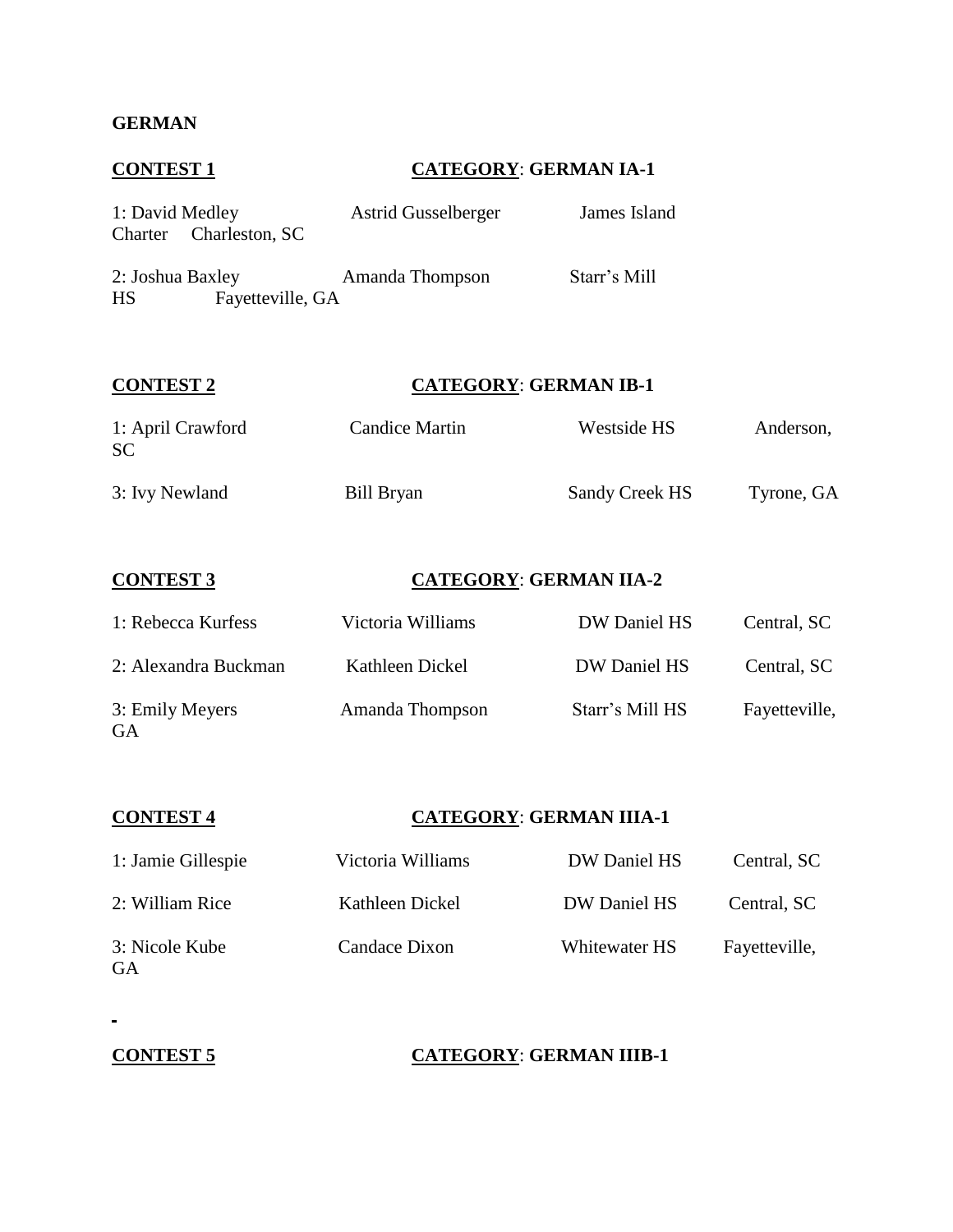| 1: Alexander Amalfitano<br>GA | Amanda Thompson | Starr's Mill HS | Fayetteville, |
|-------------------------------|-----------------|-----------------|---------------|
| 2: Robert Bacon<br>GA         | Amanda Thompson | Starr's Mill HS | Fayetteville, |

### **CONTEST 6 CATEGORY**: **GERMAN IVB-1**

| 1: Travis Richardson<br>GA | Amanda Thompson | Starr's Mill HS | Fayetteville, |
|----------------------------|-----------------|-----------------|---------------|
| 3: Lindsay Quandt<br>GA    | Amanda Thompson | Starr's Mill HS | Fayetteville, |

#### **CONTEST 1 CATEGORY**: **GERMAN IA-2**

| 1: Armend Kaleshi    | Bill Bryan     | <b>Sandy Creek HS</b> | Tyrone, GA    |
|----------------------|----------------|-----------------------|---------------|
| 2: Evelyn Coen<br>GA | Candace Dixon  | Whitewater HS         | Fayetteville, |
| 3: Casey Todd        | Candice Martin | Westside HS           | Anderson, SC  |

#### **CONTEST 2 CATEGORY**: **GERMAN IIA-1**

| 1: Iain Espey          | Kathleen Dickel   | DW Daniel HS  | Central, SC   |
|------------------------|-------------------|---------------|---------------|
| 2: Cameron Green<br>GA | Candace Dixon     | Whitewater HS | Fayetteville, |
| 3: Aniqa Chowdhury     | Victoria Williams | DW Daniel     | Central, SC   |

### **CONTEST 4 CATEGORY**: **GERMAN IIIA-2**

| 1: Laura Wewers    | Candice Martin  | Westside HS  | Anderson, SC |
|--------------------|-----------------|--------------|--------------|
| 2: Paul Dutkiewicz | Kathleen Dickel | DW Daniel HS | Central, SC  |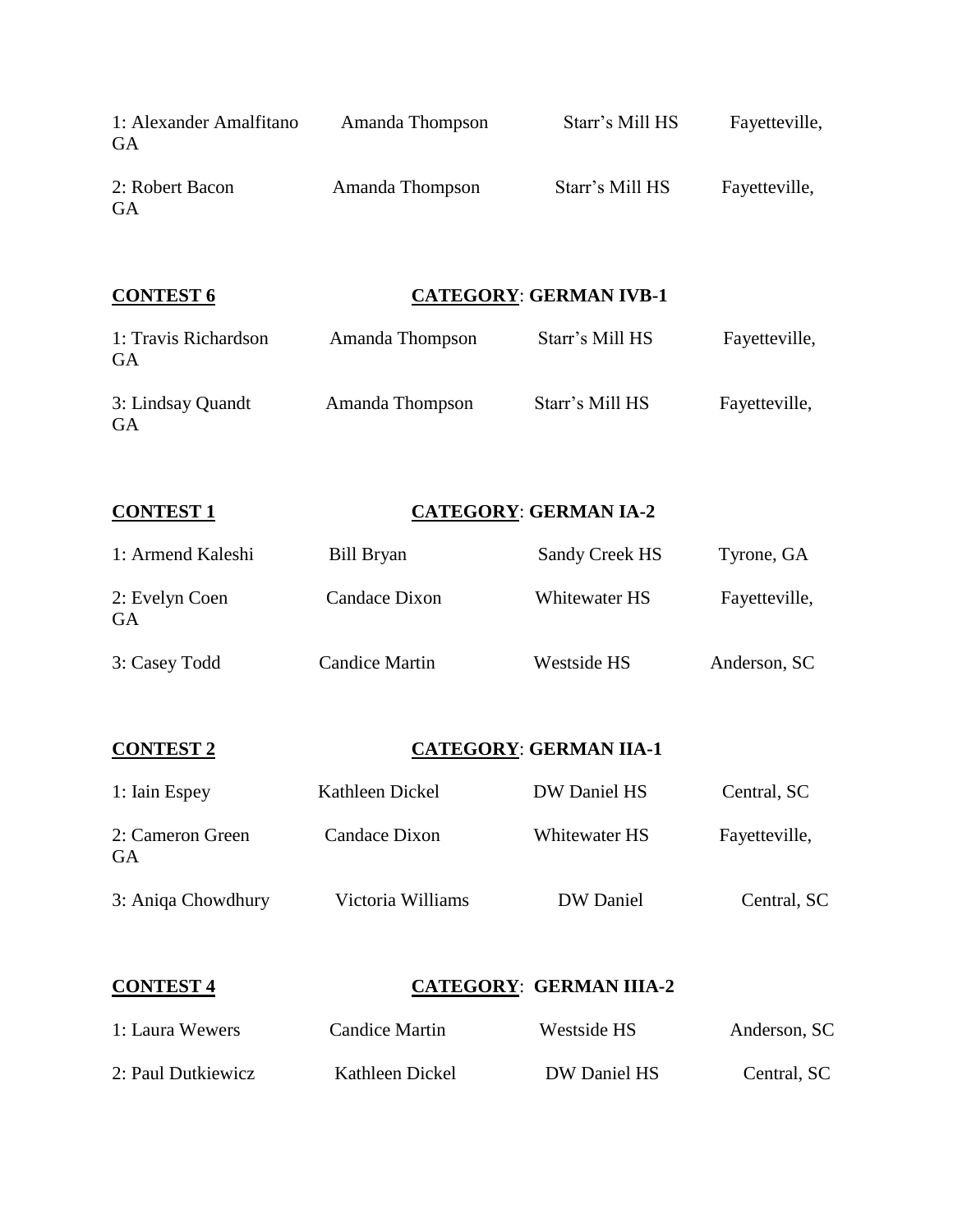| 3: Ian Lukas<br>GA          | <b>Candace Dixon</b>  | Whitewater HS                        |                | Fayetteville, |
|-----------------------------|-----------------------|--------------------------------------|----------------|---------------|
| <b>CONTEST 5</b>            |                       | <b>CATEGORY: GERMAN IVA-1</b>        |                |               |
| 1: Cate McAlpine            | Kathleen Dick         | DW Daniel HS                         |                | Central, SC   |
| 2: Stephanie Siegfried      | <b>Candice Martin</b> | Westside HS                          |                | Anderson, SC  |
| <b>CONTEST 6</b>            |                       | <b>CATEGORY: GERMAN IV: NATIVE</b>   |                |               |
| 1: Frederik Przybilla<br>SC | Christian Ugro        | Spring Valley HS                     |                | Columbia,     |
| <b>ITALIAN</b>              |                       |                                      |                |               |
| <b>CONTEST 6</b>            |                       | <b>CATEGORY: ITALIAN IA</b>          |                |               |
| 1: Kassidi Corbette         | <b>Tanner Tucker</b>  | <b>James Island Charter</b>          | Charleston, SC |               |
| 3: Chris Singletary         | <b>Terry Meredith</b> | <b>Aquinas HS</b>                    | Augusta, GA    |               |
| <b>CONTEST 7</b>            |                       | <b>CATEGORY: ITALIAN IIA</b>         |                |               |
| 2: Brittany Caron           | <b>Tanner Tucker</b>  | James Island Charter                 | Charleston, SC |               |
| <b>JAPANESE</b>             |                       |                                      |                |               |
| <b>CONTEST 1</b>            |                       | <b>CATEGORY: JAPANESE IA</b>         |                |               |
| 2: Tyler Chin               | <b>Tanner Tucker</b>  | <b>James Island Charter</b>          | Charleston, SC |               |
| <b>CONTEST 4</b>            |                       | <b>CATEGORY: JAPANESE IV: NATIVE</b> |                |               |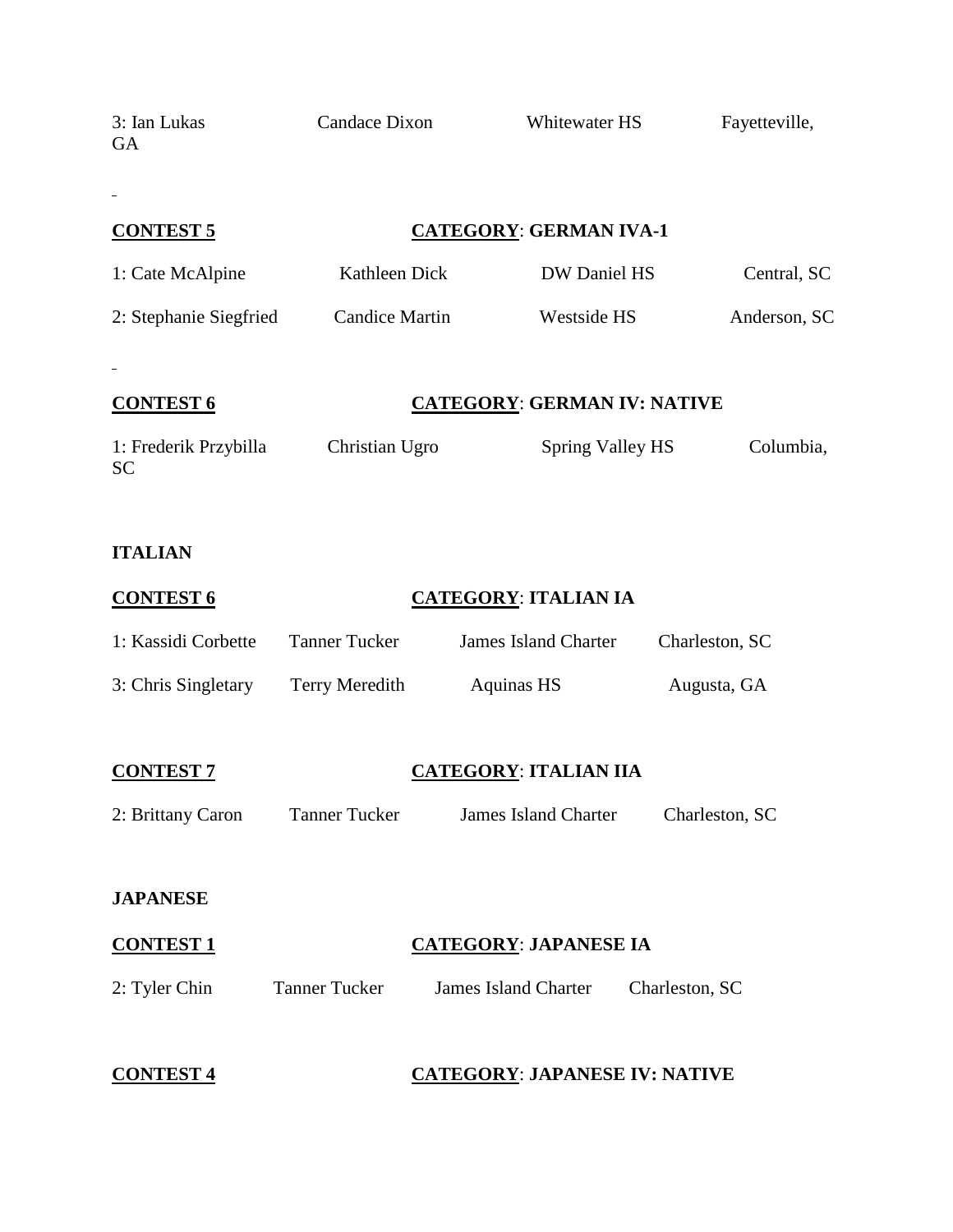### **LATIN**

#### **CONTEST 1 CATEGORY**: **LATIN I-1**

| 1: Nolan Pridgen  | Ellen Harris   | Cedar Shoals HS  | Athens, GA   |
|-------------------|----------------|------------------|--------------|
| 2: Rachel Beckman | Christian Ugro | Spring Valley HS | Columbia, SC |
| 3: Sevon Greene   | Kylie Lucchesi | Laney HS         | Augusta, GA  |

#### **CONTEST 2 CATEGORY**: **LATIN I-2**

| 1: Wendy Avila      | Ellen Harris   | Cedar Shoals HS  | Athens, GA   |
|---------------------|----------------|------------------|--------------|
| 2: Manushi Patel    | Christian Ugro | Spring Valley HS | Columbia, SC |
| 3: Ashleigh Bigelow | Susan Phillps  | AR Johnson       | Augusta, GA  |

#### **CONTEST 3 CATEGORY**: **LATIN I-3**

| 1: Nicholas Ellington | Jillian Humphreys        | Davidson Fine Arts             | Augusta, GA    |
|-----------------------|--------------------------|--------------------------------|----------------|
| 2: Eamon Espey        | <b>Margaret Thompson</b> | Clemson Montessori             | Clemson, SC    |
| 3: Max Krause         | Erick Bousman            | <b>Christ Church Episcopal</b> | Greenville, SC |

 $\frac{1}{2}$ 

### **CONTEST 4 CATEGORY**: **LATIN II-1**

| 1: Ally Clonts<br>GA | Connie Bryant         | McIntosh HS             | Peachtree City, |
|----------------------|-----------------------|-------------------------|-----------------|
| 2: Danielle Phillip  | <b>Susan Phillips</b> | AR Johnson              | Augusta, GA     |
| 3: Hannah Gorman     | Christian Ugro        | <b>Spring Valley HS</b> | Columbia, SC    |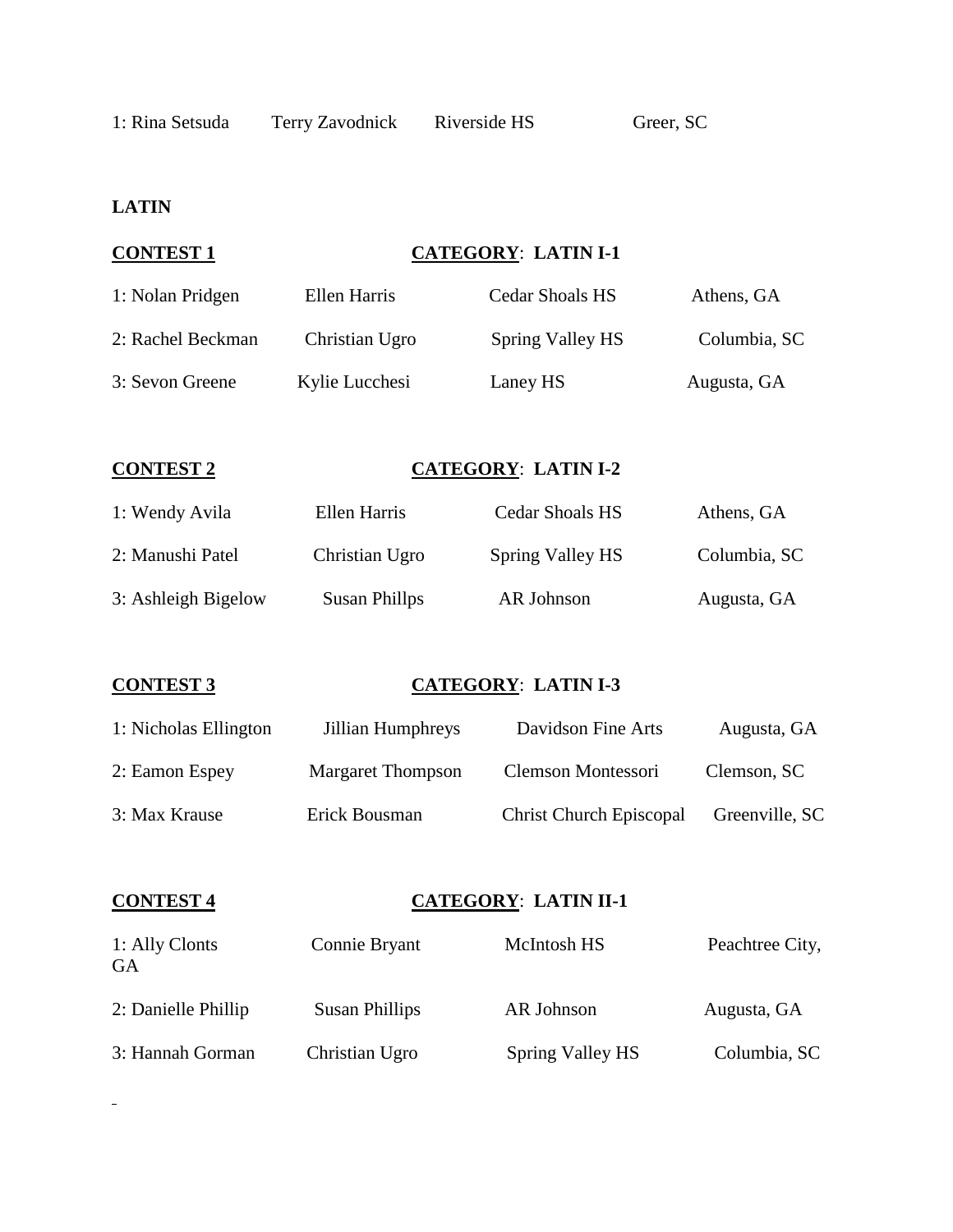### **CONTEST 5 CATEGORY**: **LATIN II-2**

| 1: Baotram Van                | Jillian Humphreys | Davidson Fine Arts | Augusta, GA     |
|-------------------------------|-------------------|--------------------|-----------------|
| 2: Julie Kang                 | Christian Ugro    | Spring Valley HS   | Columbia, SC    |
| 3: Diego Cuestas<br><b>GA</b> | Connie Bryant     | <b>McIntosh HS</b> | Peachtree City, |

#### **CONTEST 6 CATEGORY**: **LATIN III-1**

| 1: Frederik Przybilla               | Christian Ugro | <b>Spring Valley HS</b>        | Columbia, SC |
|-------------------------------------|----------------|--------------------------------|--------------|
| 2: Daniel Clements                  | Christian Ugro | Spring Valley HS               | Columbia, SC |
| 3: John Morgan Ramirez<br><b>SC</b> | Erick Bousman  | <b>Christ Church Episcopal</b> | Greenville,  |

#### **RUSSIAN**

# **CONTEST 5 CATEGORY**: **RUSSIAN IV: NATIVE** 1: Anna Kravchuk Candice Martin Westside HS Anderson, SC

| 3: Yana Parkhomenko | Krista Himes | Davidson Fine Arts | Augusta, GA |
|---------------------|--------------|--------------------|-------------|

#### **SPANISH**

| <b>CONTEST1</b>      | <b>CATEGORY: SPANISH IA-1</b>  |                    |             |
|----------------------|--------------------------------|--------------------|-------------|
| 1: Sassett West      | Krista Himes                   | Davidson Fine Arts | Augusta, GA |
| 2: Kiana Aguilar     | Sandra Moore                   | AR Johnson         | Augusta, GA |
| 3: Benjamin Weinhart | Nicole Gianatasio              | Sandy Creek HS     | Tyrone, GA  |
| <b>CONTEST 2</b>     | <b>CATEGORY: SPANISH IIA-1</b> |                    |             |
| 1: Imani Jenkins     | Krista Himes                   | Davidson Fine Arts | Augusta, GA |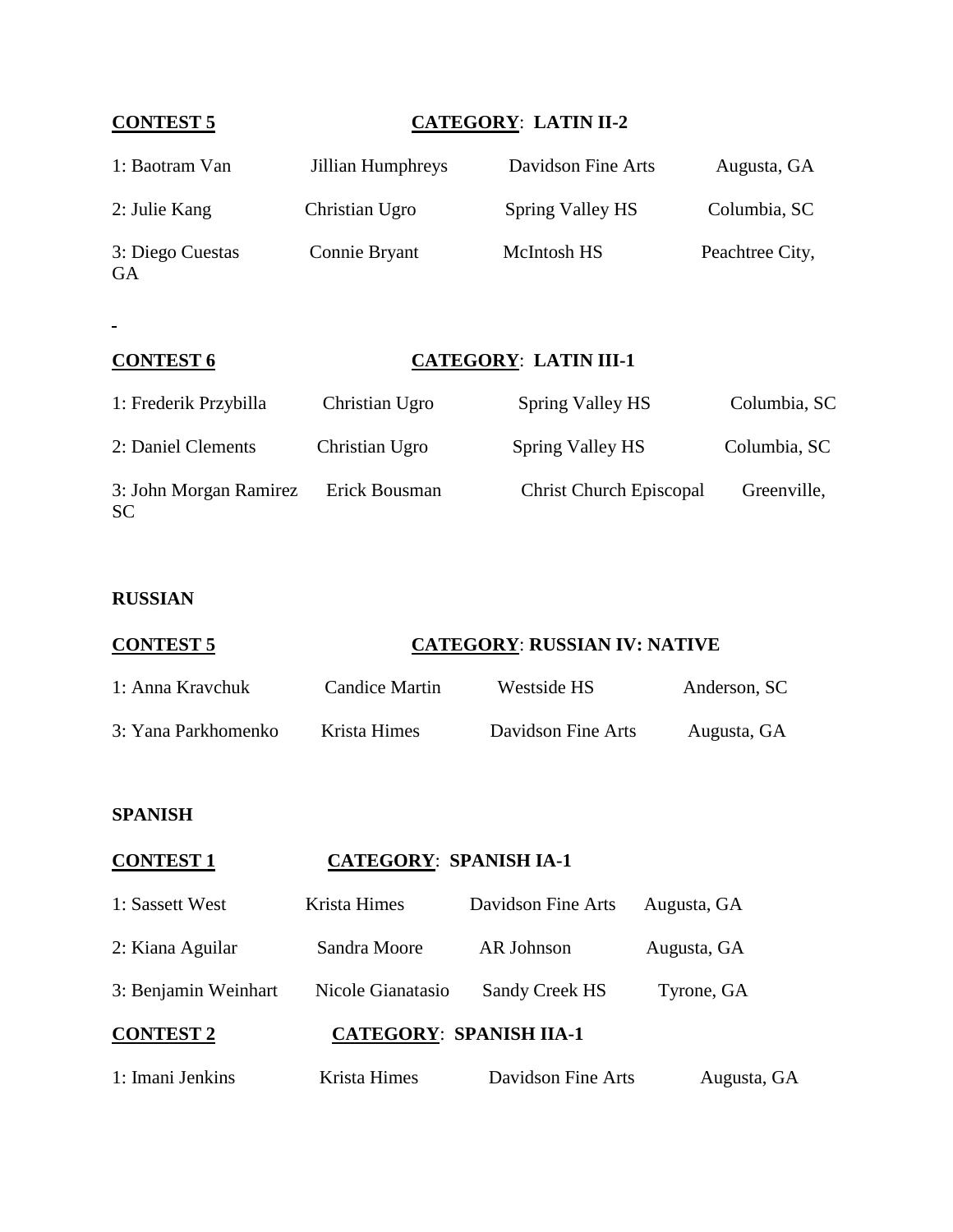| 2: Courtney Bradshaw                  | Efrain Garcia                  | <b>Fayette County HS</b>              | Fayetteville, GA |
|---------------------------------------|--------------------------------|---------------------------------------|------------------|
| 3: Sophie Helmers                     | <b>Brad Greer</b>              | <b>Christ Church Episcopal</b>        | Greenville, SC   |
|                                       |                                |                                       |                  |
| <b>CONTEST 3</b>                      |                                | <b>CATEGORY: SPANISH IIB-1</b>        |                  |
| 1: Janice Johnson                     | Marcela Sample                 | Starr's Mill HS                       | Fayetteville, GA |
| 2: Samuel Reyes                       | <b>Brad Greer</b>              | <b>Christ Church Episcopal</b>        | Greenville, SC   |
| <b>CONTEST 4</b>                      |                                | <b>CATEGORY: SPANISH IVA-3</b>        |                  |
| 1: Jackie Roshelli<br><b>GA</b>       | <b>Brooke Lloyd</b>            | McIntosh HS                           | Peachtree City,  |
| 2: Jessica Peck                       | Viri Lashley                   | St. Joseph's Catholic                 | Greenville, SC   |
| 3: Ellie Daniel                       | Debbie Allen                   | Greenville HS                         | Greenville, SC   |
| <b>CONTEST 5</b>                      |                                | <b>CATEGORY: SPANISH IV: NATIVE-1</b> |                  |
| 1: Andres Vallejo<br><b>GA</b>        | <b>Lector Zamore</b>           | McIntosh HS                           | Peachtree City,  |
| 2: Erik Garduno-Martinez<br><b>GA</b> | <b>Walter Crawford</b>         | <b>Fayette County HS</b>              | Fayetteville,    |
| 3: Maredie Goodson                    | Krista Himes                   | Davidson Fine Arts                    | Augusta, GA      |
| <b>CONTEST 1</b>                      | <b>CATEGORY: SPANISH IA-2</b>  |                                       |                  |
| 1: Dennis Dixon                       | <b>Walter Crawford</b>         | <b>Fayette County HS</b>              | Fayetteville, GA |
| 2: Sidney Baker                       | Edna Jimenez                   | Sandy Creek HS                        | Tyrone, GA       |
| 3: Aditya Charaniya<br>GA             | Alba Harper                    | McIntosh HS                           | Peachtree City,  |
| <b>CONTEST 2</b>                      | <b>CATEGORY: SPANISH IIA-2</b> |                                       |                  |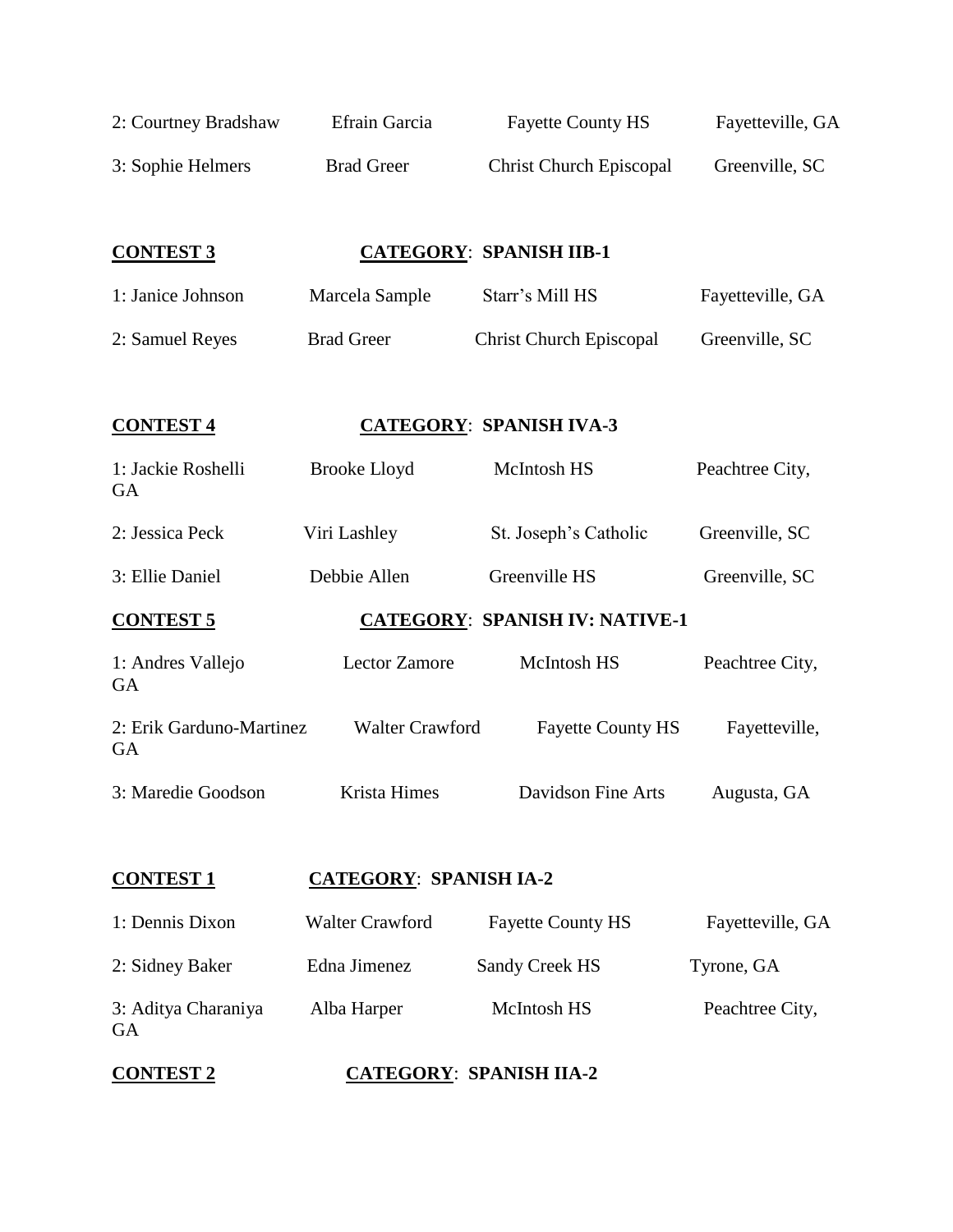| 1: Sydney Seaman   | Marcela Sample          | Starr's Mill HS                 | Fayetteville, GA |
|--------------------|-------------------------|---------------------------------|------------------|
| 2: Killian Glenn   | <b>Elizabeth Flores</b> | Spartanburg Day School          | Spartanburg, SC  |
| 3: Nisalmani Floyd | Deirdre Hottinger       | <b>Fayette County HS</b>        | Fayetteville, GA |
| <b>CONTEST 3</b>   |                         | <b>CATEGORY: SPANISH IIIA-1</b> |                  |
| 1: Ling Campbell   | <b>Brad Greer</b>       | <b>Christ Church Episcopal</b>  | Greenville, SC   |
| 2: Akeme Ubom      | Leah Luna               | Sandy Creek HS                  | Tyrone, GA       |
| 3: Kamil Molwani   | Marta Goodson           | AR Johnson                      | Augusta, GA      |
| <b>CONTEST 4</b>   |                         | <b>CATEGORY: SPANISH IIIB-1</b> |                  |
| 1: Leslie Perez    | Madeline Rodriguez      | Starr's Mill HS                 | Fayetteville, GA |
|                    |                         |                                 |                  |

### **CONTEST 5 CATEGORY**: **SPANISH IV: NATIVE-2**

 $\sim$ 

| 1: Sonu Jivani   | <b>Betsy Alpert</b> | <b>McIntosh HS</b>            | Peachtree City, GA |
|------------------|---------------------|-------------------------------|--------------------|
| <b>CONTEST 1</b> |                     | <b>CATEGORY: SPANISH IA-3</b> |                    |
| 3: Teresa Arrue  | <b>Kathy Porto</b>  | McIntosh HS                   | Peachtree City, GA |
| 2: Ana Estrada   | Amy Harris          | South Forsyth HS              | Cumming, GA        |
| 1: Wendy Avila   | Salima Bacchus      | <b>Cedar Shoals HS</b>        | Athens, GA         |

| 2: SueAlex Wright | Melissa Drummond | St. Paul Catholic  | Spartanburg, SC |
|-------------------|------------------|--------------------|-----------------|
| 3: Kateland Dowds | Krista Himes     | Davidson Fine Arts | Augusta, GA     |

### **CONTEST 2 CATEGORY**: **SPANISH IIA-3**

| 1: Kelley Utt     | Jaye O'Brien            | Starr's Mill HS                | Fayetteville, GA |
|-------------------|-------------------------|--------------------------------|------------------|
| 2: Abby Tillman   | <b>Elizabeth Flores</b> | Spartanburg Day Schoo          | Spartanburg, SC  |
| 3: Taylor Jackson | Julie Bullinger         | <b>Christ Church Episcopal</b> | Greenville, SC   |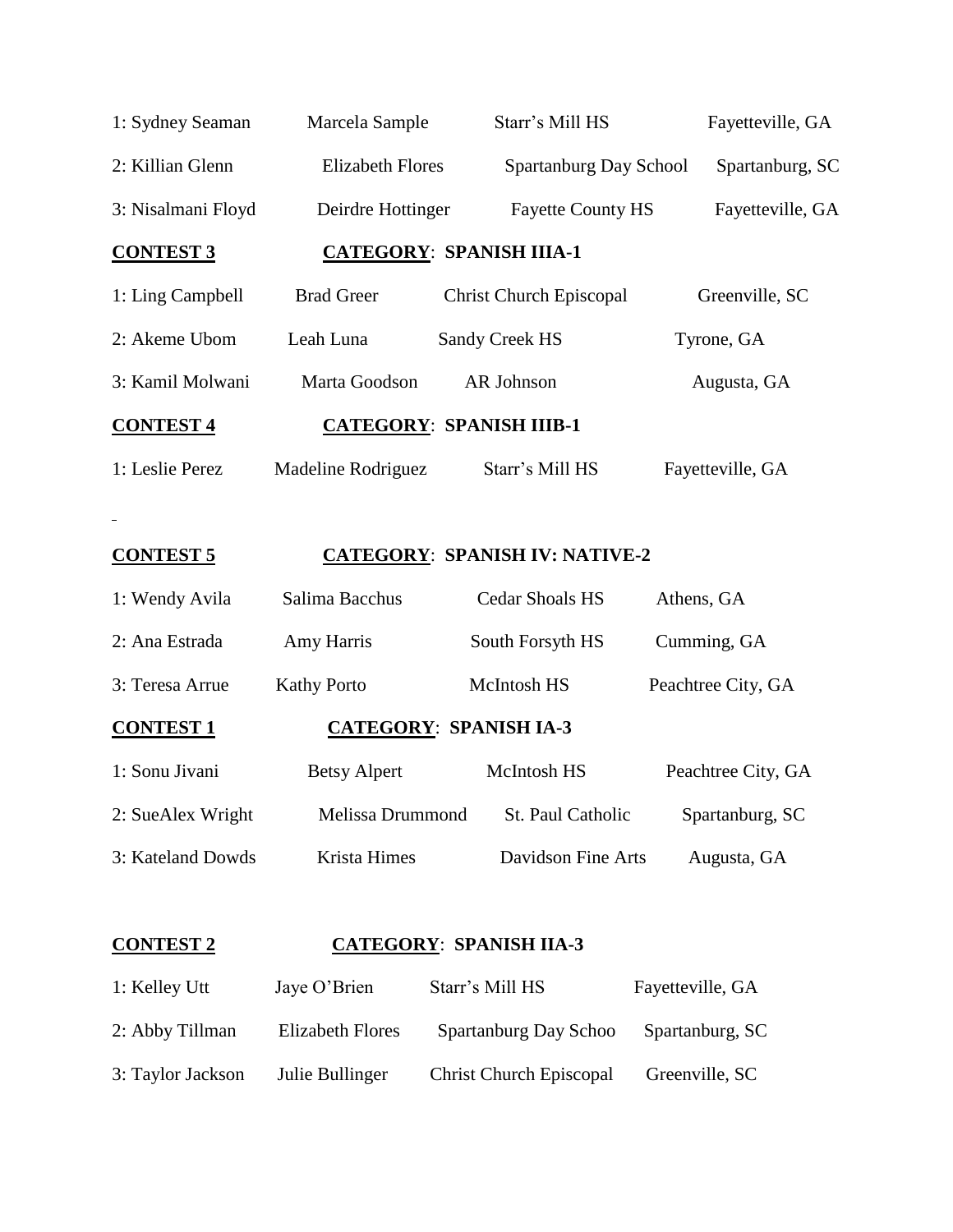### **CONTEST 3 CATEGORY**: **SPANISH IIIA-2**

| 1: Shane Mudrinich  | Madeline Rodriguez | Starr's Mill HS                | Fayetteville, GA |
|---------------------|--------------------|--------------------------------|------------------|
| 2: Victoria Harison | Walter Crawford    | <b>Fayette County HS</b>       | Fayetteville, GA |
| 3: David Moore      | <b>Brad Greer</b>  | <b>Christ Church Episcopal</b> | Greenville, SC   |

#### **CONTEST 4 CATEGORY**: **SPANISH IVA-1**

| 1: Katherine Wisenhunt | Penny Beacham   | Greenville HS              | Greenville, SC     |
|------------------------|-----------------|----------------------------|--------------------|
| 2: Anise Crane         | Salima Bacchus  | Cedar Shoals HS Athens, GA |                    |
| 3: Karen Anderson      | Theresa Togneri | McIntosh HS                | Peachtree City, GA |

#### **CONTEST 1 CATEGORY**: **SPANISH IB-1**

| 1: Isaac Drummond-Henking                           | Melissa Drummond    | St. Paul Catholic              | Spartanburg, SC                        |
|-----------------------------------------------------|---------------------|--------------------------------|----------------------------------------|
| 2: Maita Sanchez                                    | Leah Luna           | <b>Sandy Creek HS</b>          | Tyrone, GA                             |
| <b>CONTEST 2</b>                                    |                     | <b>CATEGORY: SPANISH IIA-4</b> |                                        |
| 1: Nathalie Marques<br><b>GA</b>                    | <b>Betsy Alpert</b> | <b>McIntosh HS</b>             | Peachtree City,                        |
| 2: Victoria Brown                                   | Marta Goodson       | AR Johnson                     | Augusta, GA                            |
| 3: Avi Borad                                        | Ann Marie Wesneski  |                                | Spartanburg Day School Spartanburg, SC |
| <b>CONTEST 3</b><br><b>CATEGORY: SPANISH IIIA-3</b> |                     |                                |                                        |
| 1: Haley Tennant                                    | Madeline Rodriguez  | Starr's Mill HS                | Fayetteville, GA                       |
| 2: Dana Ortiz                                       | Marta Goodson       | <b>AR Johnson Magnet</b>       | Augusta, GA                            |
| 3: Emma Yarborough                                  | Jeanne Kotrady      | <b>Christ Church Episcopal</b> | Greenville, SC                         |